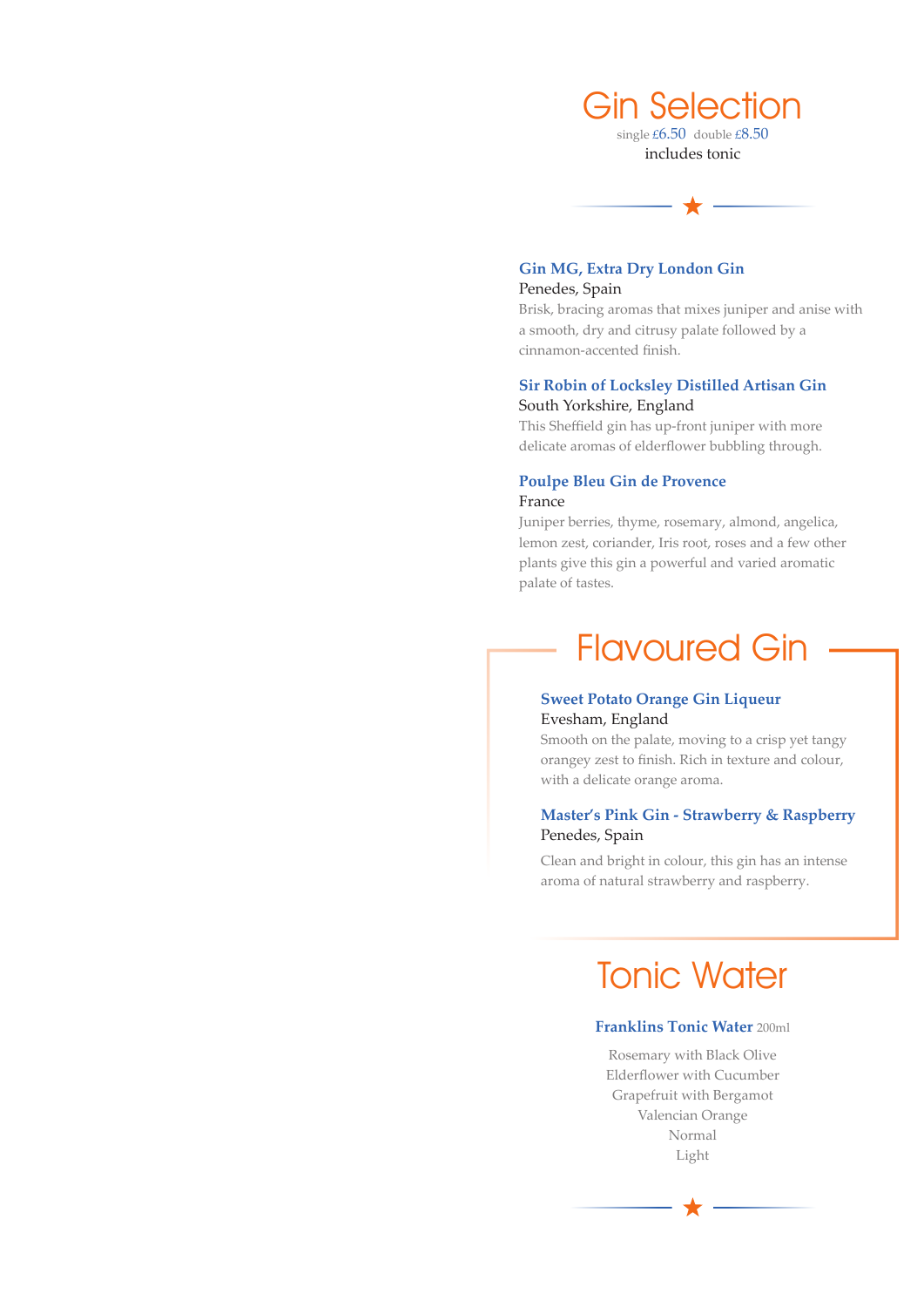### Spirits & Mixers

### Rum

#### - La Factoria Libre Del Ron -

#### **El Dorado | Caribbean** single **£3.50** double **£5.50**

Soft and aromatic with a light vanilla and almond note and a touch of refreshing lemon that gives a smooth, long finish.

### **El Anejo | Caribbean** single **£3.50** double **£5.50**

A combination of rustic tafia style rum mixed with a delicate eau de vie and a touch of aged Martinique rum.

#### **El Viejo | Caribbean** single **£3.50** double **£5.50**

Complex and robust drink that has a touch of pepper and moist tobacco mixed with notes of Cacao.

### Kraken, Trinidad

**Black Spiced Rum** single  $£4.00$  double  $£6.00$ 

Caramel, toffee and spice with cinnamon, vinilla and nutmeg followed by a spicy finish.

#### **Reserva Exclusiva** single  $£4.00$  double  $£6.00$

Diplomatico, Trinidad



A blend of exclusive rum reserves aged for twelve years, aromas of orange peel, toffee and licorice are followed by notes of toffee fudge that offers a seductive, long-lasting finish.

### Vodka

### **Vodka, Finlandia** single **£3.50** double **£5.50** Finland

Golden suomi barley and pure glacial spring water give the vodka a dry, light and smooth taste with a gentle aroma.

### **Vodka BIO, Alexander** single **£4.00** double **£6.00** Italy



Crystal clear with a spring meadow fragrance, a delicate creaminess and notes of dried fruit.

#### **PLEASE ASK STAFF FOR MORE SPIRIT OPTIONS BEHIND THE BAR**

**PLEASE SEE OUR AFTER DINNER DRINKS FOR OUR WHISKY AND BRANDY SELECTION**

> **ADD ANY MIXER FROM OUR SOFT DRINKS SECTION**

### Soft Drinks

| <b>Pineapple Juice</b>       | £2.20 |
|------------------------------|-------|
| <b>Orange Juice</b>          | £2.20 |
| <b>Apple Juice</b>           | £2.20 |
| <b>Mango Juice</b>           | £2.20 |
| Coca-Cola                    | £2.80 |
| <b>Diet Coke</b>             | £2.80 |
| <b>San Pellegrino Lemon</b>  | £2.80 |
| <b>San Pellegrino Orange</b> | £2.80 |
| <b>Fentimans Ginger Beer</b> | £2.80 |
| <b>Soda Water</b>            | £2.00 |
| <b>Sparkling Water</b>       | £2.80 |
| <b>Appletizer</b>            | £2.80 |

### Beer & Cider



### **Draught**

**Mahou** Spain 1/2 Pint **£2.25** Pint **£4.50**

### **Bottled**

### **ROTHERHAMMER**

| $IPA$ Chile 4.7%                  | £4.75 |
|-----------------------------------|-------|
| Golden Ale Chile 5.5%             | £5.00 |
| Alhambra Reserva Spain 6.5% 330ml | £6.00 |
| Estrella Galicia 0% Spain 0%      | £3.00 |
|                                   |       |

| <b>Apple Cider</b>                  | £4.50 |
|-------------------------------------|-------|
| <b>Apple &amp; Strawberry Cider</b> | £4.50 |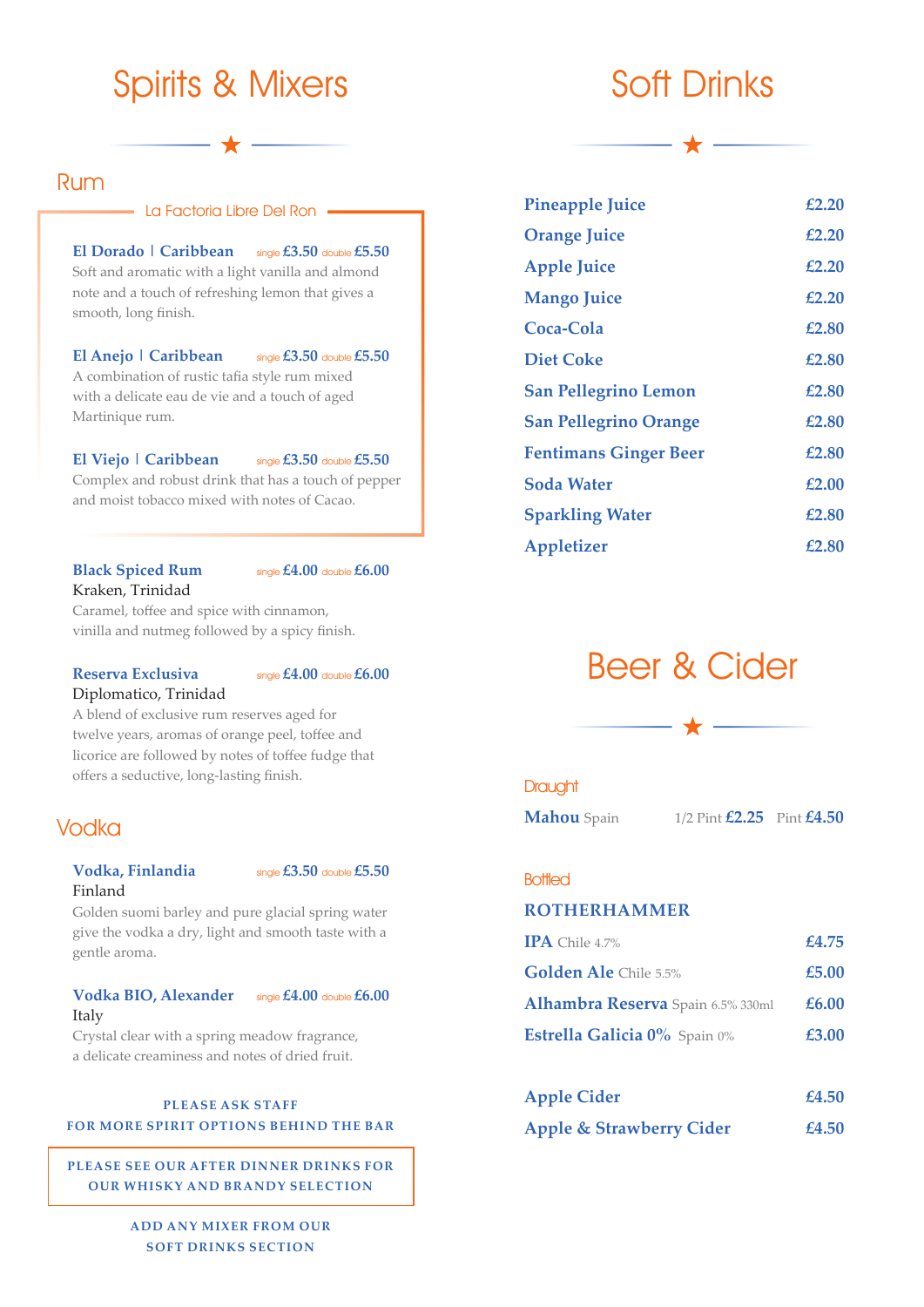

### **1. HOUSE // Sauvignon Blanc Vg**

Armonia, Maule Valley, Chile

A delicate fruity nose and rounded gooseberry fruit flavours.

175ml **£5.00** 250ml **£6.95** bottle **£18.00**

### **2. Vino Blanco**

### Laman, Finca La Estacada, Spain

Tropical and balanced, a young and fruity wine that retains the grape`s natural aromatic freshness.

175ml **£5.50** 250ml **£6.90** 750ml Carafe **£20.50**

### **3. Vermentino**

### Podere Don Cataldo, Puglia, Italy

A delicate scent of fresh white flowers, notes of pear and intense tropical fruit aromas with sage.

|  | $175ml$ $E6.95$ |  |  | $250ml$ $E7.80$ | bottle $£24.00$ |
|--|-----------------|--|--|-----------------|-----------------|
|--|-----------------|--|--|-----------------|-----------------|

#### **4. Albarino Vg**

### Les Extraordinaires, Languedoc, France

Aromas of peach, apple, lime and apricot follow through to zingy fruitiness on the palate with spices and vanilla to finish. bottle **£29.00** 

### **5 . Blanc de Blancs Vg**

### Chateau Heritage, Bekaa Valley, Lebanon

Lemon, pineapple and exotic fruit aromas lead you to a fresh and full palate.

### Red Wine

### **6. HOUSE // Cabernet Sauvignon Vg**

Armonia, Maule Valley, Chile

This Cabernet Sauvignon is fruity and medium bodied with black fruit flavours and vanilla notes on the finish - great with food or as an aperitif.

175ml **£5.00** 250ml **£6.95** bottle **£18.00**

#### **7. Tempranillo**

### Laman, Finca La Estacada, Spain

Very fruity with aromas of blackberry and plum.

| 175ml $£5.50$ | $250ml\,$ <b>£6.90</b> |  | bottle $£20.50$ |
|---------------|------------------------|--|-----------------|
|---------------|------------------------|--|-----------------|

#### **8. Malbec V**

### Santa Florentina, La Rioja, Argentina

A classic full-bodied Malbec with an intense nose that suggests plummy red fruit and nuts.

175ml **£6.00** 250ml **£7.50** bottle **£22.50**

### **9. Nero Di Troia**

#### Podere Don Cataldo, Puglia, Italy

Ripe blackberries and raspberries with delicious notes of underbrush, leather and sweet spices - great with ribs and nachos.

175ml **£6.95** 250ml **£7.80** bottle **£24.00**

#### - Natural Wine

### **10. Bordeaux Vg** Chateau L'Etat Pur, France

A lovely Bordeaux blend without added suphites. A bold and well structured wine with characteristics of ripe fruit and firm tannins. bottle **£28.00** 

### **11. Onomastica, Rioja Reserva Vg**

Carlos Serres, Rioja, Spain

Aromas of black fruit, vanilla and dark chocolate with hints of spices and mineral notes.<br>bottle **£42.00** 

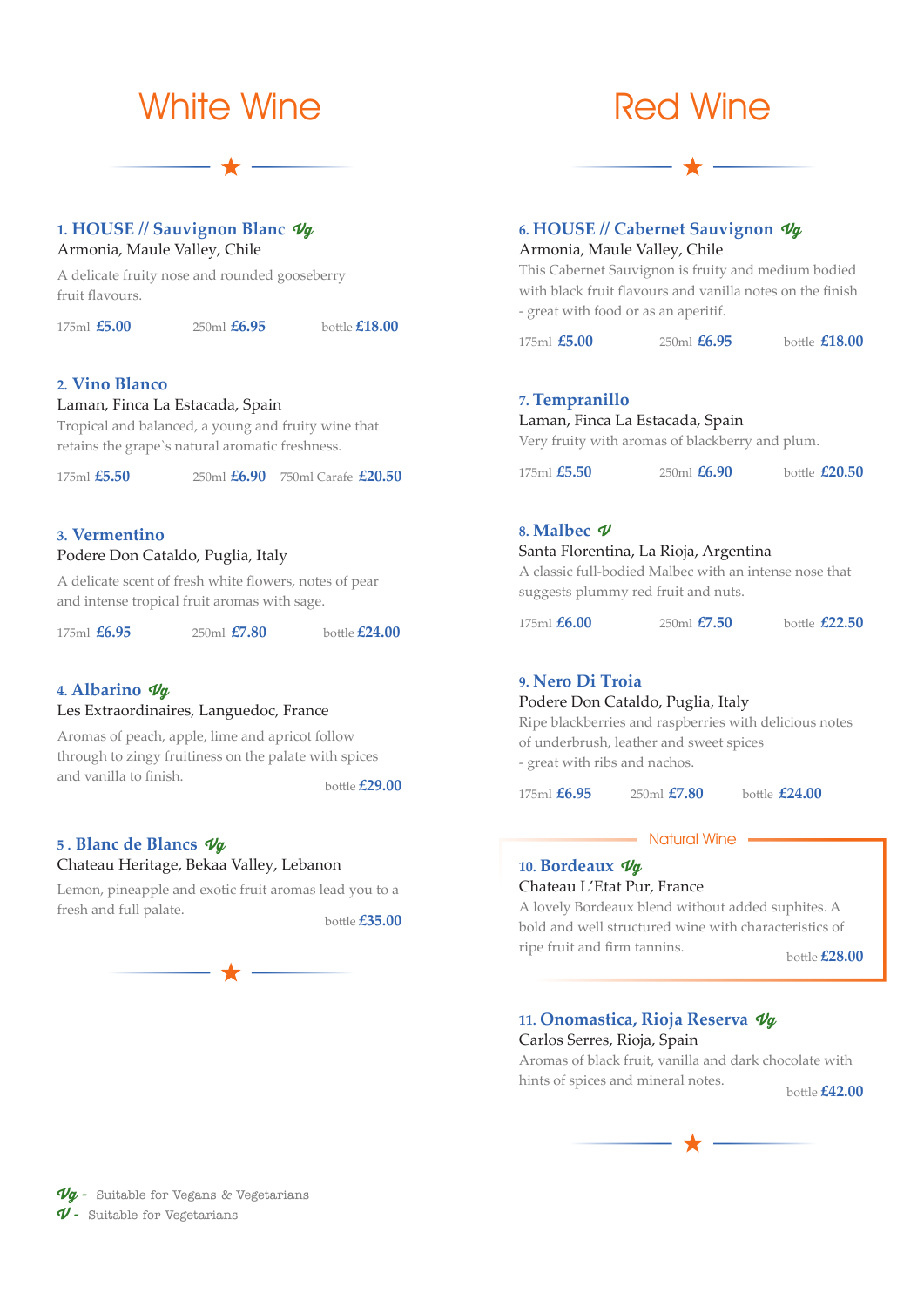### Rosé Wine

### **12. Rose Blush (SWEET)**

#### Gold Country, California, USA

A soft fruity rosé wine with hints of strawberries and raspberries.

175ml **£5.00** 250ml **£6.50** bottle **£18.50**

### **13. Negroamaro Rosato (DRY&FRUITY)**

### Podere Don Cataldo, Puglia, Italy

Intense and fruity, filled with notes of raspberry, currant and strawberry hints, which are followed by a soft and delicate taste.

175ml **£6.95** 250ml **£7.80** bottle **£24.00** - ★ -**Sparkling** 

### **14. 8 Secco, Vintage Prosecco Vg**

Fresh aromas of fruit and flowers on the nose, with pears and sweet apples on the palate.

200ml bottle **£7.00**

### **15. 8 Secco, Vintage Sparkling Rosé Vg**

Fresh aromas of fruit and flowers on the nose, with pears and sweet apples on the palate. 200ml bottle **£7.00**

#### **16. Cava Brut, Gran Casteller Vg**

Long ageing for a minimum period of 24 months, it reaches an extraordinary structure and a great bouquet.<br>bottle **£00.00** 

### **17. Bottega ZERO ALCOHOL Sparkling Brut**

Evoking the great tradition of sparkling wines, keeping the freshness, liveliness, and charm of the bubbles. bottle **£13.00**

**Add a shot of Briottet to add flavour to your bubbly Grapefruit // Peach // Framboise**

## **Champagne**

### **18. Roger Brut Reserve Champagne Vg**

A bouquet of floral and ripe fruit aromas combine with its light oaky roasted aroma. bottle **£50.00** 

### **Cocktails**

### **Aperol Spritz £8**

Light, refreshing with a unique bittersweet taste, made with Prosecco, Aperol and a dash of soda this is the perfect drink to start the evening.



### **St Germain Spritz £8**

Elderflower liqueur, Prosecco and soda.

$$
\overline{\phantom{m}}\hspace{-1.6cm}\phantom{m} \hspace{-1.2cm}\star\overline{\phantom{m}}\hspace{-1.2cm}\phantom{m}
$$

#### **Limoncino Spritz £8**

Limoncino, Prosecco and soda.



### **La Mama's own Pisco Sour £8**

Pisco Sour is the most common way to drink pisco. It is made with fresh lime juice, icing sugar and Chilean pisco. It is traditionally served in a champagne glass. We recommend that you start every great dinner with a glass!



### **Classic Margarita £8.50**

Everyone knows the Margarita, that refreshing drink that can be made in so many ways. The classic recipe is tequila, triple sec and lime juice served in a salted rimmed martini glass with dried chilli flakes. (Mix it up with Passionfruit, Melon or Pineapple)

- ★ -

Cocktails Continued >

**Vg -** Suitable for Vegans & Vegetarians **V -** Suitable for Vegetarians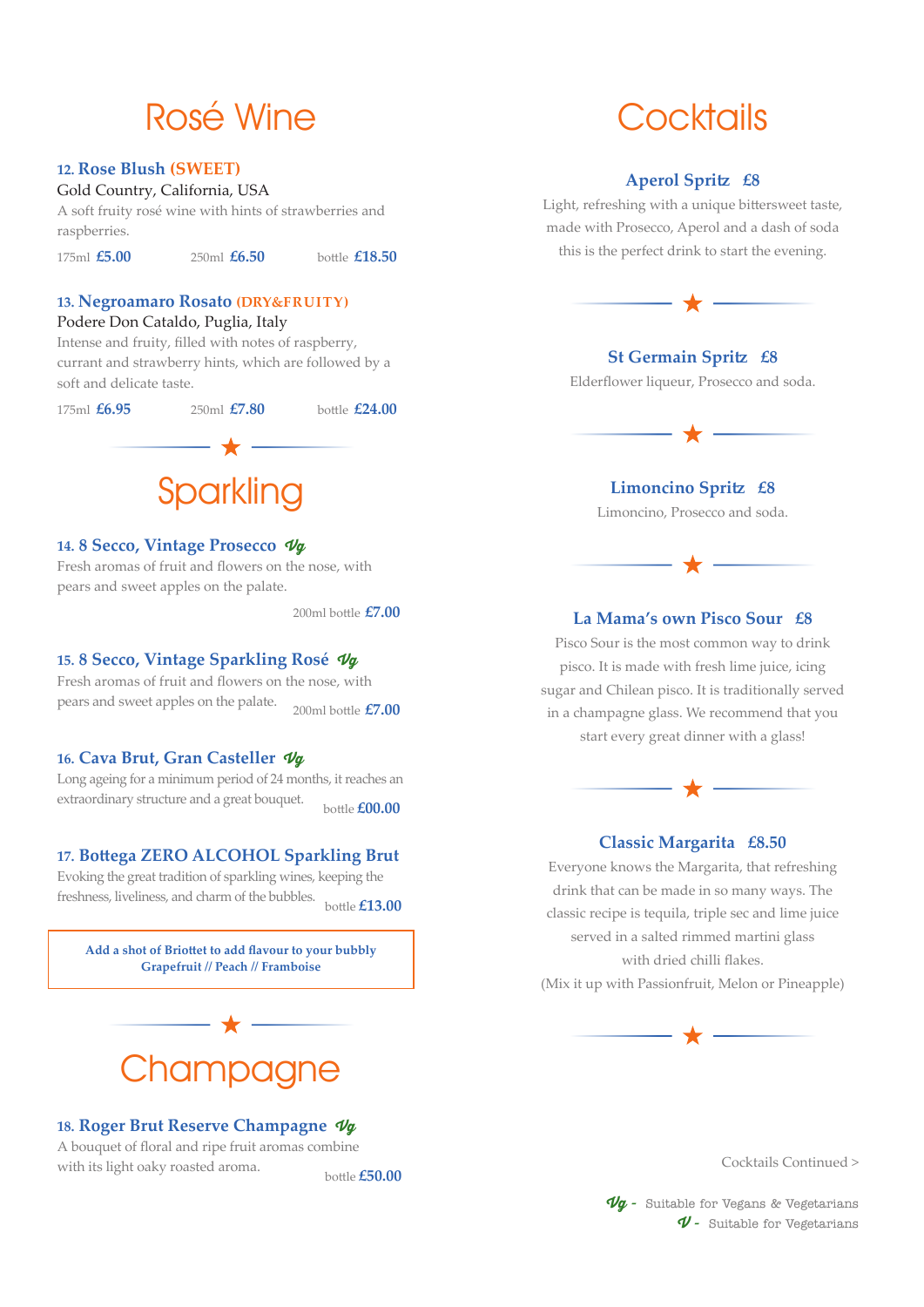#### **Honey & Smoke Mezcal Mule £8.50**

Mezcal, lime juice and homemade honey syrup shaken with ice and topped with fiery ginger beer, served with a salt and chilli rim.

### **Caipirinha with Red Berries £8.50**

 $\overline{\phantom{m}}$   $\star$   $-$ 

If you're out dancing at Rio's carnival there's no doubt you will be drinking a Caipirinha. Cachaça, a distilled spirit made from sugar cane juice, is combined with fresh lime, red berries and fine Panela brown sugar. This drink is sure to make your cheeks rosy!

### **Cola de Mono £9 (Chilean Espresso Martini)**

 $\overline{\phantom{a}}$   $\overline{\phantom{a}}$ 

The perfect pick me up cocktail! Fresh espresso coffee shaken with coffee liqueur, sweet condensed milk and a fabulous dash of Chilean pisco!

**238 Gin & Juice £8.50** Sweet Martini with gin, licor 43, galliano, orange juice and cloves.

# Jug Of

### **Sangria £15.50**

Sangria is one of the most popular drinks in Spain, great for sharing. The recipe we use consists of full bodied red wine, rum, sweet vermouth, triple sec, orange and lemonade.

Served in a jug filled with ice and fruit.

### After Dinner **Drinks**

### Spanish Liqueurs

**Licor 43** 31% Abv 25ml **£4.00**

**Licor 43 Orochata** 16% Abv 25ml **£4.00**

– ★ —



**Carlos Gran Reserva XO** 40% Abv 25ml **£6.00**

### oanac

### **VS Selection 1er Cru de Cognac, Gilles Brisson** 25ml **£3.00**

Fresh grape aromas - a deliciously intense Cognac, full of character.



### Port

### **Messias, Ruby Port**

50ml **£4.50**

A lovely Port with a young fruity character. Aromatic on the nose with fresh notes of red fruits.



#### **Herodes Mezcal Artesanal, Oaxaca** 50ml **£4.00**

Strong herbal aromas offering freshness instead of a smoky style.

 $\star$  -